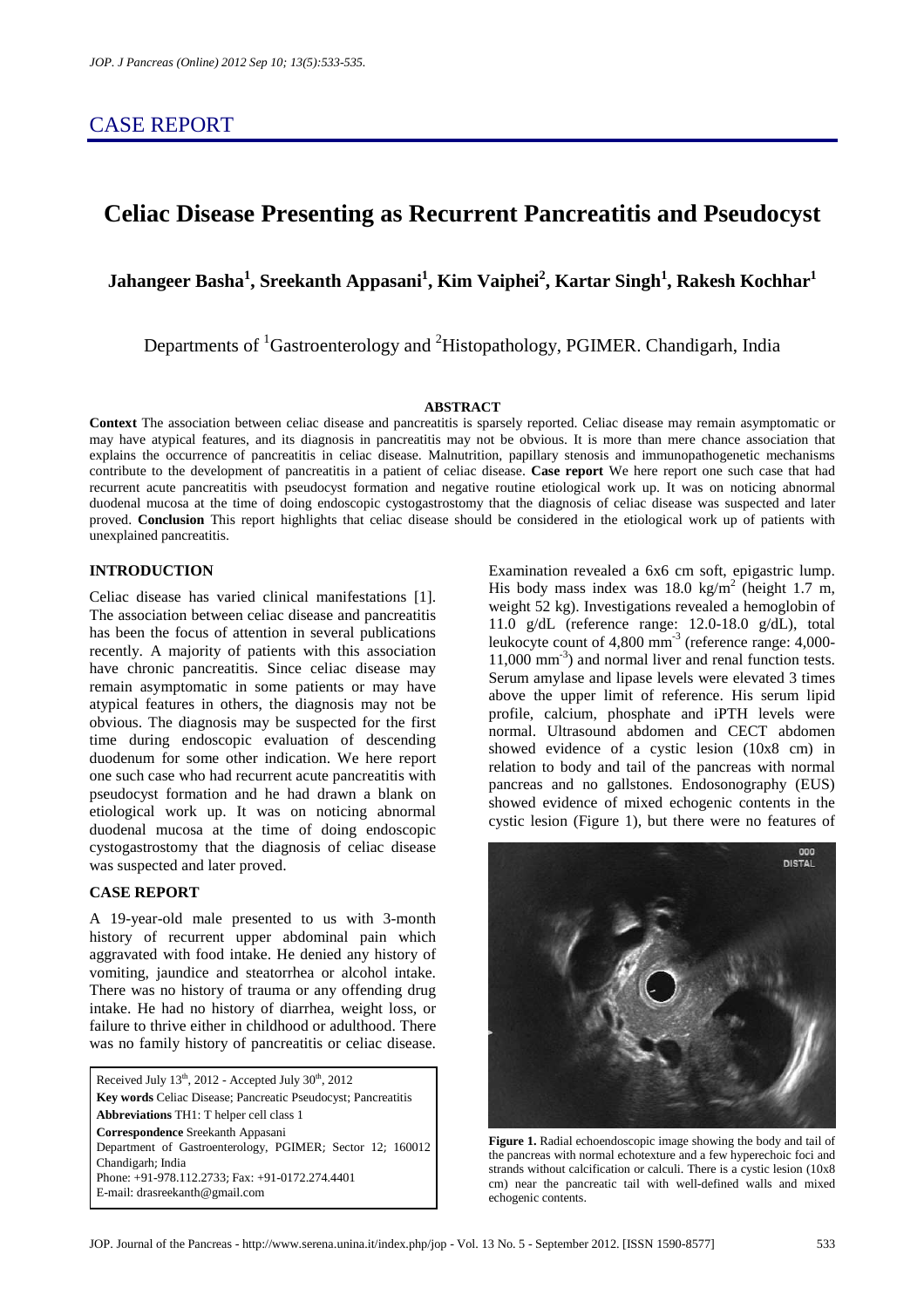

**Figure 2.** Linear echoendoscopic image showing a 9x8 cm pseudocyst with echogenic contents with well-defined walls.

chronic pancreatitis in the form of lobulation, honey combing, calcifications, dilated pancreatic duct or calculi. Tissue diagnosis with fine needle aspiration was not done in view of increased vascularity around the cyst. Since cystic neoplasm could not be excluded, he underwent surgery. At laparotomy the cyst was noted to contain purulent material and hence external drainage was done. Post operatively, his pain abdomen improved and he was discharged.

Two months later he had intermittent abdominal pain relieved with analgesics and 4 months later, he presented with severe pain and fever of 15-day duration. On evaluation he was febrile, with tender upper abdomen and elevated leukocyte count (15,900 mm<sup>-3</sup>). CECT abdomen and EUS revealed a 9x8 cm



**Figure 3.** Endoscopic image from second part of the duodenum showing grooving and nodularity in the duodenum. Pancreatic duct cannulation with sphincterotome and pigtail of the stent placed for cystogastrostomy are also visualized in the picture.



**Figure 4.** Medium power photomicrograph of duodenal biopsy showing subtotal villous atrophy along with moderately heavy inflammation of the lamina propria and increased intra-epithelial lymphocyte. (H&E, x450).

well defined collection anterior to body and tail of pancreas as well as extending into the lesser sac (Figure 2). Rest of the visualized pancreas had no calcifications, ductal dilatation or any other features of chronic pancreatitis. In view of persistent pain, fever and elevated leukocyte count, a possibility of infected pseudocyst associated with acute pancreatitis was considered and endoscopic cystogastrostomy was done. During the procedure nodularity, grooving and scalloping of duodenal folds was observed (Figure 3) which on histology showed subtotal villous atrophy (Figure 4). IgA anti-tissue transglutaminase levels (Anti tTG, Celekey Germany, ELISA; reference range: 0-15 U/mL) were ordered and were found to be elevated (>300 U/mL). A diagnosis of celiac disease was made and he was started on gluten free diet. Four weeks later he underwent endoscopic retrograde pancreatography which showed evidence of disruption in the tail region. Pancreatic sphincterotomy was done and a 5 Fr x 12 cm pancreatic stent placement. Two months later the stent was removed and a subsequent ultrasound abdomen showed no recurrence of pseudocyst. He has remained well for the last 6 months with no recurrence of abdominal pain.

#### **DISCUSSION**

Our patient had recurrent acute pancreatitis with pseudocyst formation on two occasions and the possible etiology was celiac disease. The etiology of pancreatitis in our patient was not forthcoming on routine investigations, with no evidence of gallstones or microlithiasis, alcohol intake, drug ingestion, trauma, hypertriglyceridemia, hyperparathyroidism and pancreas divisum. His EUS and ERCP suggested no evidence of chronic pancreatitis. There were no features to suggest tropical or autoimmune pancreatitis either. It was only on endoscopic visualization of abnormal; duodenal mucosa that the diagnosis of celiac disease was suggested. The association of recurrent pancreatitis with celiac disease as described in the